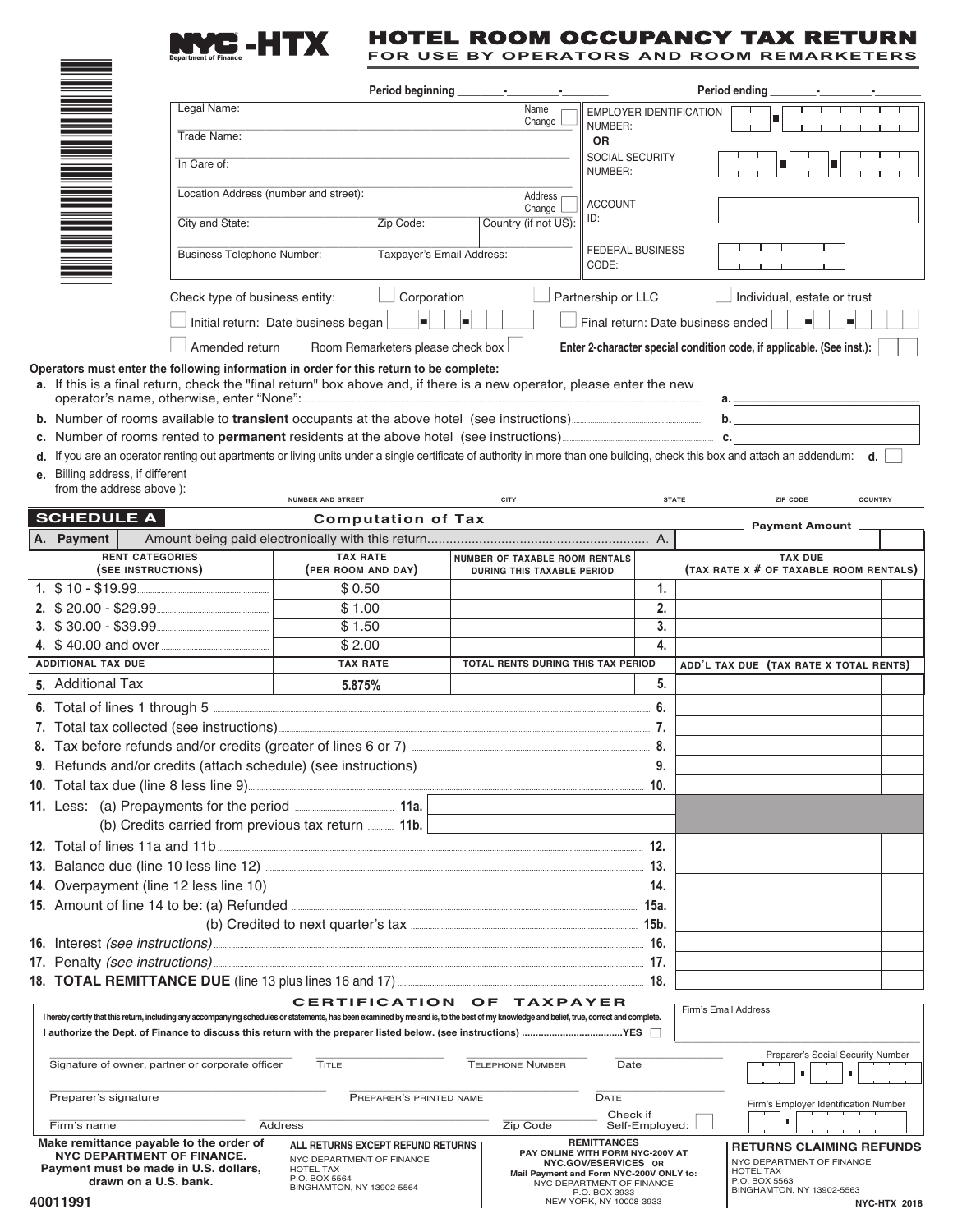# Instructions for Form NYC-HTX

# Hotel Tax Quarterly Return

# **IMPORTANT INFORMATION CONCERNING FORM NYC-200V AND PAYMENT OF TAX DUE**

Payments may be made on the NYC Department of Finance website at **nyc.gov/eservices**, or via check or money order. If paying with check or money order, do not include these payments with your New York City return. Checks and money orders must be accompanied by payment voucher form NYC-200V and sent to the address on the voucher. Form NYC-200V must be postmarked by the return due date to avoid late payment penalties and interest. See form NYC-200V for more information.

# **GENERAL INFORMATION**

# **IMPOSITION OF TAX**

The New York City Hotel Room Occupancy Tax is separate from and in addition to sales taxes imposed by the State of New York and the City of New York on the occupancy of hotel rooms and consists of a percentage of the rent plus a flat amount per day. This tax must be collected for every occupancy of each room in a hotel in the City of New York except as provided below.

**FORM NYC-HTXB had been discontinued. For periods beginning on or after January 1, 2016, small operators must use this form.**

# **HIGHLIGHTS OF RECENT LAW CHANGE**

**Occupancies sold by a hotel operator to a room remarketer on or after June 1, 2016 for the purpose of selling to an occupant will be exempt from Hotel Room Occupancy Tax. The room remarketer will still be responsible for collecting and remitting the Hotel Room Occupancy Tax on the sale to the occupant. Any room remarketer claiming this exemption must provide the hotel operator with a New York State Room Remarketer's Exempt Purchase Certificate. For further information, see Finance Memorandum 16-5.**

**Effective for all occupancies occurring on or after December 20, 2013 and before December 1, 2019, the additional tax (Form NYC-HTX and former form NYC-HTXB, schedule A, line 5) is 5.875% of the rent or charge per day. The fixed rate tax of 50 cents up to \$2.00 per room per day (Form NYC-HTX and former form NYC-HTXB, Schedule A, lines 1 through 4) remains unchanged. See Local Law 112 of the Local Laws of 2015.**

**Effective for all occupancies occurring on or after December 1, 2013 and before December 20, 2013, the additional tax is 5% of the rent or charge per day. Form NYC-HTX and former form NYC-HTXB, schedule A, line 5 should reflect a 5.875% rate and the .875% difference in the rate for these occupancies should be a credit subtracted on schedule A, line 9.**

**Effective for all occupancies occurring on or after March 1, 2009 and before December 1, 2013, the additional tax (Form NYC-HTX and former form NYC-HTXB, schedule A, line 5)** **was 5.875% of the rent or charge per day. The fixed rate tax of 50 cents up to \$2.00 per room per day (Form NYC-HTX and former form NYC-HTXB, Schedule A, lines 1 through 4) remains unchanged. See Local Law 067 of the Local Laws of 2011.**

**Effective for periods beginning on or after September 1, 2009, "room remarketers" are required to collect and remit the Hotel Room Occupancy Tax. Room remarketers are also required to register with the Commissioner of Finance.**

**Effective for periods beginning on or after September 1, 2010, room remarketers are required to collect the Hotel Occupancy Tax on the full amount charged to the occupant and remit the tax collected directly to the Commissioner of Finance. Room remarketers will be allowed a refund or credit for tax they paid to a hotel operator for occupancies that do not qualify as exempt, or for any tax paid to another remarketer for that occupancy. Only remarketers that have registered with the Commissioner of Finance to collect the Hotel Occupancy Tax and have collected and remitted Hotel Occupancy Tax for a particular quarterly filing period may apply for this refund credit. For further information, see Finance Memorandum 10-3 Rev.**

**The law also specifies that when occupancy of a hotel room or rooms is sold for a single fee with other items or services, the entire amount is considered taxable rent. This new requirement results in a change in the position reflected in the Hotel Occupancy Tax Rules under which tax need only be collected on a specified portion of total charges when those charges Include meals. Charges for meals must now be separately stated in order for those charges not to be subject to Hotel Occupancy Tax.**

**After September 1, 2012, when hotel occupancy is sold together with other items for a single price, and the rent is not exempt from the Hotel Room Occupancy Tax, room remarketers may use the formula method specified in the law to compute the amount of rent that is subject to hotel occupancy tax. For further information, see NYS TSB-M-12(8)S.**

**For periods beginning on September 1, 2009 through periods ending on August 31, 2010, room remarketers should not use this form.**

# **They should use the NYC-HTX-RR**

# **HIGHLIGHTS OF RECENT RULE CHANGES**

The Department of Finance has adopted a number of new rules affecting the application of the New York City Hotel Room Occupancy Tax.

## **DE MINIMIS ACTIVITY RULE:**

Effective September 1, 2004, a facility will not be considered a hotel (see definition below) required to collect the tax if, during any four consecutive tax quarters or any twelve-month period ending on the last day of February, rooms, apartments or units are rented to occupants on fewer than three occasions or for not more than 14 days in the aggregate. Rentals of rooms in a single building will be aggregated and rentals of apartments and living units in one or more buildings owned or leased by the same operator will be aggregated. Rentals under a single contract for one or more consecutive days will be considered a single occasion, however, if a single contract provides for a rental for non-consecutive days, each period of consecutive days will be considered a single occasion. If a room, apartment or unit is sublet or the right to occupy the room, apartment or unit is sold or subcontracted to another person, each separate sublet or subcontract for a period of consecutive days will be considered a separate occasion. Rentals to permanent residents (see definition below) will not be included in the number of occasions or days of rentals for this purpose. Once a facility is required to register and collect the tax because it exceeds the de minimis thresholds during a period, it must continue to collect the tax even if it falls below the threshold in a later period. However, if a facility, once registered, falls below the threshold for a period of three consecutive years, the facility is not considered a hotel and is not required to file. For further information, see Title 19 Rules of the City of New York §12-01, definition of "hotel", effective February 19, 2005.

# **CHANGE IN FILING REQUIREMENTS FOR SMALL OPERATORS:**

Effective for periods beginning on and after September 1, 2004, operators of hotels having fewer than ten (10) rooms and operators of fewer than ten (10) furnished apartments or furnished living units may file their returns on an annual basis covering the twelve-month period ending on the last day of February. That return will be due on the subsequent March 20 each year. For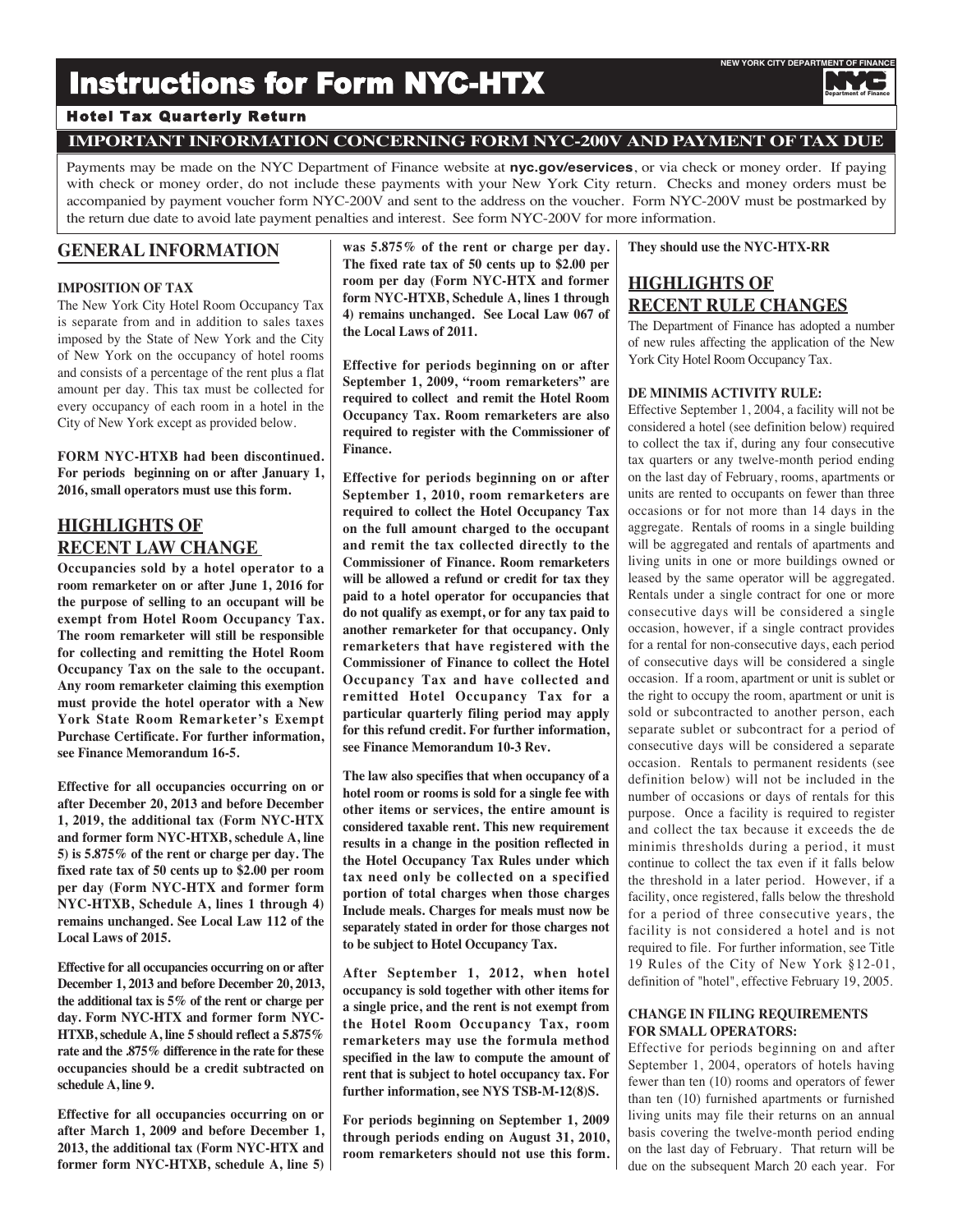further information, see Title 19 Rules of the City of New York §§12-06 and 12-07 effective February 19, 2005.

## **PERMANENT RESIDENT:**

The definition of a permanent resident (see below) has been clarified to provide that, in determining the number of days of consecutive occupancy, any day on which a person occupying the room sublets or otherwise contracts away that person's right to occupy the room will not be taken into account. For further information, see Title 19 Rules of the City of New York §12-01 effective July 25, 2001. **\_\_\_\_\_\_\_\_\_\_\_\_\_\_\_\_\_\_\_\_\_\_\_\_\_\_\_\_**

**NOTE:** Effective for periods beginning on and after April 1, 2005, New York State has enacted a Convention Center Hotel Unit Fee of \$1.50 per hotel unit per day. The fee is required to be collected by hotels within the City. **This fee is not part of the New York City Hotel Room Occupancy Tax.** The new fee is to be collected and administered by the New York State Department of Taxation & Finance in the same manner as the Sales Tax on hotel rooms. Additional information is available on their website at **www.tax.ny.gov \_\_\_\_\_\_\_\_\_\_\_\_\_\_\_\_\_\_\_\_\_\_\_\_\_\_\_\_**

# **DEFINITIONS**

## *- Hotel*

For purposes of the tax, "hotel" is any building or portion thereof that is regularly used and kept open for the lodging of occupants. The term "hotel" includes apartment hotels, motels, boarding houses, lodging houses and clubs, whether or not meals are served. The rental to occupants, other than permanent residents, of furnished apartments or other furnished living units intended for singlefamily use is considered a hotel. A hotel includes making one or more rooms in a property owned by an individual available to guests for compensation on a regular basis and also includes renting to guests more than one room in a dwelling place ordinarily occupied by a person as his or her residence. See "Highlights of Recent Rule Changes" above.

#### *- Operator*

An "operator" is any individual, partnership, society, association, joint stock company, corporation, estate, receiver, trustee, assignee, referee, or any other person acting in a fiduciary or representative capacity, whether appointed by a court or otherwise, and any combination of individuals operating a hotel in the City of New York, including but not limited to the owner or proprietor of such premises, lessee, sublessee, mortgagee in possession, licensee, or any other person operating the hotel.

#### *- Room Remarketer*

A person who reserves, arranges for, conveys, or furnishes occupancy, whether directly or indirectly,

to an occupant for rent in an amount determined by such room remarketer, directly or indirectly, whether pursuant to a written or other agreement. Such person's ability or authority to reserve, arrange for, convey, or furnish occupancy directly or indirectly, and to determine rent therefore, are the "rights of a room remarketer". A room remarketer is not a permanent resident with respect to a room for which such person has the rights of a room remarketer.

## *- Occupancy*

"Occupancy" is the use or possession of any room or rooms in a hotel, or the right to the use or possession of the furnishings or to the services and accommodations accompanying the use and possession of the room or rooms. There is an "occupancy" of a room whether or not the person entitled to the use or possession of the room actually uses or possesses it. Right to use or possession includes the rights of a room remarketer.

#### *- Rent*

The consideration received for occupancy valued in money, whether received in money or otherwise, including all receipts, cash, credits, and property or services of any kind or nature, including any service or other charge or amount required to be paid as a condition for occupancy, and also any amount for which credit is allowed by the operator or room remarketer to the occupant, without any deduction therefrom whatsoever, whether received by the operator or a room remarketer or another person on behalf of either of them.

## *- Permanent Resident*

Except as otherwise provided below, a person is a "permanent resident" as of a given date if he/she has had the right to occupy a room or rooms in a particular hotel for the 180 consecutive days preceding that date. See "Highlights of Recent Rule Changes - Permanent Resident" above for recent changes related to the definition of a permanent resident. A person who enters into an agreement for occupancy for 180 consecutive days or more does not become a "permanent resident" under the law until he/she has been an occupant for 180 consecutive days, and the operator is liable for the collection of the tax until that occupancy for 180 consecutive days has been completed. However, an occupant can obtain permanent resident status prior to completing 180 days of consecutive occupancy by requesting a lease from the hotel operator pursuant to the provisions of Section 2522.5 of the rent stabilization regulations promulgated by the New York State Division of Housing and Community Renewal. Where the occupant has requested such a lease, the hotel operator should not collect the tax for any day, starting on the date the lease was requested, that falls within a period of continuous occupancy by the occupant. However, if the occupant does not complete 180 days of continuous occupancy, any taxes not previously collected become immediately due and payable and are to be collected by the hotel operator. A room remarketer is not a permanent resident with

respect to a room for which such person has the rights of a room remarketer.

#### *- Transient Occupant*

A "transient occupant" is a person entitled to use or possess a hotel room who is not a "permanent resident" as defined above.

#### *- Room*

A "room" includes any portion of a hotel, other than a bathroom or lavatory, whether used for dwelling, commercial or any other purposes, except: (1) A place of assembly as defined in the NYC Administrative Code (See Title 19 Rules of the City of New York Section 12-01); (2) A store, stand or counter to which access is had directly from public thoroughfares or street or mezzanine lobbies; (3) A lobby, public dining room or other public room used for a private purpose. The term "room" also includes a kitchenette, provided that (a) it is a walk-in area, enclosed by walls, with one or more doorways, archways, or other openings, (b) it is supplied with a cooking appliance, including, but not limited to, a range, microwave or convection oven, or hot plate, and (c) it contains at least one item from each of two of the following three categories: (1) a sink with running water, or dishwasher; (2) a refrigerator; (3) a cabinet, counter top, or table.

#### **REGISTRATION**

Every operator of a hotel and every remarketer must file with the Department of Finance a certificate of registration on the form prescribed by the Department of Finance for the purpose of obtaining a certificate of authority empowering the operator to collect the tax. In the case of operators or remarketers commencing business or opening new hotels, a certificate of registration must be filed within three days after the commencement or opening. Every operator who operates more than one hotel is required to obtain a certificate of authority for each establishment. An operator of furnished apartments or other furnished living units intended for single-family use subject to the tax and located at multiple addresses may request a single certificate of authority for all such apartments or living units by attaching to the registration form a schedule showing each apartment and its street address. The certificate of authority must be prominently displayed by the operator in a manner that it may be seen and come to the notice of all occupants and persons seeking occupancy. In the case of a room remarketer that offers New York City hotel rooms via the internet, the Certificate of Authority should be scanned and displayed on the room remarketer's web site.

**Exemption of Nonprofit Operators.** An organization organized and operated exclusively for religious, charitable, or educational purposes, or for the prevention of cruelty to children or animals, is exempt from the obligation to collect the tax as a hotel operator if it carries on its nonprofit activities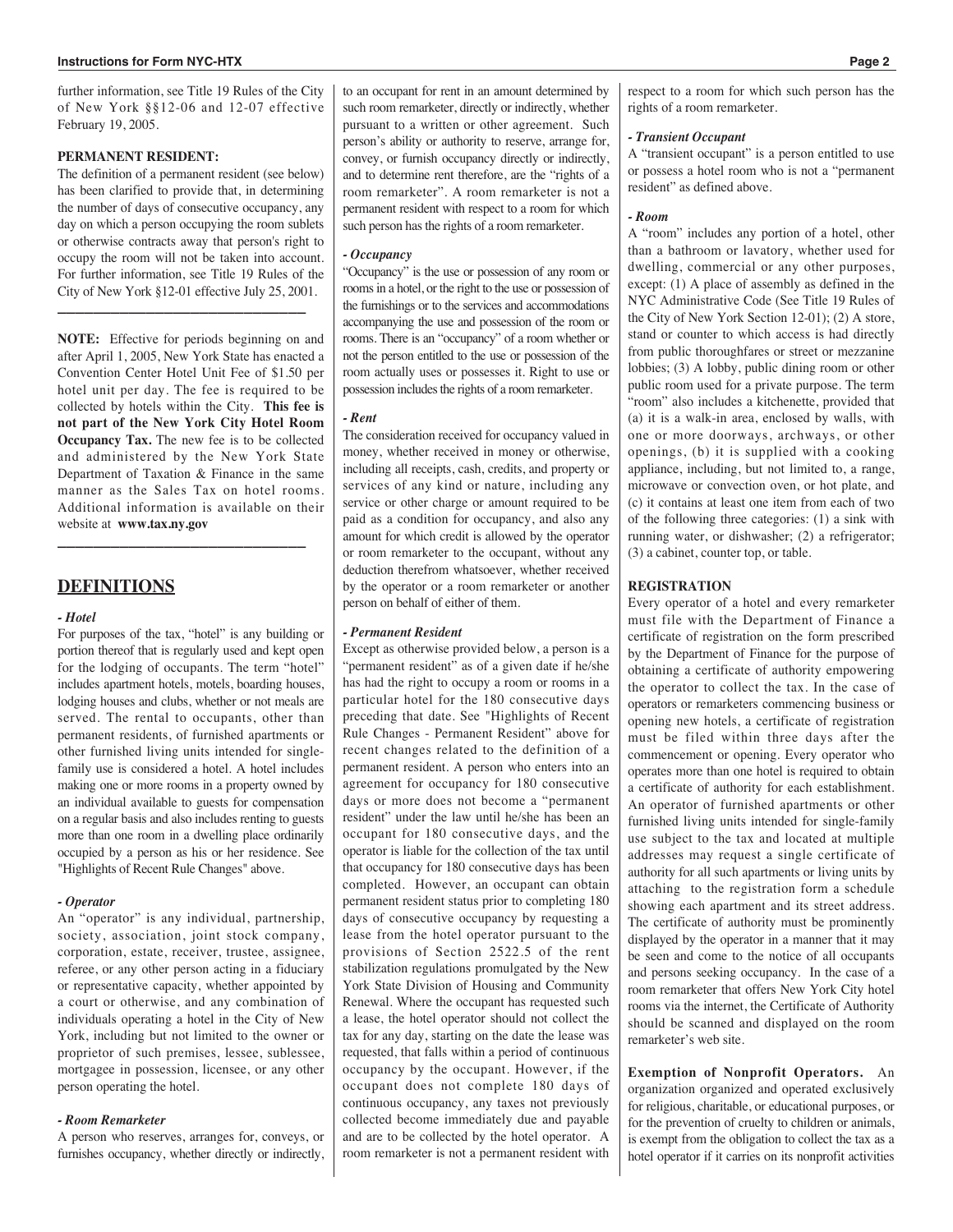#### **Instructions for Form NyC-hTx Page 3**

in premises in which, as part of the activities for which it was organized, it operates a hotel. To obtain the above exemption as a hotel operator, a nonprofit organization must submit a request for exemption containing the following:

- 1. a copy of the organization's articles of incorporation or association,
- 2. a copy of its by-laws,
- 3. a statement of receipts and disbursements for its most recent year,
- 4. a statement of its assets and liabilities for its most recent year,
- 5. a copy of its exemption from federal income tax issued by the Internal Revenue Service,
- 6. copies of its federal, state, and City tax returns for the most recent three years, and
- 7. an affidavit of an officer of the organization stating the following:
	- a. type of organization
	- b. purpose for which it was organized
	- c. a description of its actual activities
	- d. source and disposition of its funds
	- e. a statement that none of its net earnings is credited to surplus nor may inure to the benefit of any shareholder, member or individual, and
	- f. such other facts as may be relevant to its application.

The application should be submitted to:

**New York City Dept. of Finance Exemption Processing Section 59 Maiden Lane, 20th Floor New York, NY 10038**

# **WHEN AND WHERE TO FILE**

Every operator as defined above is required to file returns. Quarterly returns must be filed for each establishment for each three-month period ending on the last days of August, November, February and May of each tax year and must be filed within 20 days of the end of the period they cover. However, effective for periods beginning on and after September 1, 2004, operators of hotels having fewer than ten (10) rooms and operators of fewer than ten (10) furnished apartments or furnished living units may file their returns on an annual basis covering the twelvemonth period ending on the last day of February. That return will be due on the subsequent March 20 each year. An operator of furnished apartments or other furnished living units intended for single-family use subject to the tax and located at multiple addresses but registered under a single certificate should file a single return covering all such apartments or living units by attaching to the return a schedule showing each apartment and its street address.

All returns, except refund returns:

**NYC Department of Finance Hotel Tax P.O. Box 5564 Binghamton, NY 13902-5564**

**Remittances -** Pay online with Form NYC-200V at **nyc.gov/eservices**, or Mail payment and Form NYC-200V only to:

**NYC Department of Finance P.O. Box 3933 New York, NY 10008-3933**

Returns claiming refunds:

**NYC Department of Finance Hotel Tax P.O. Box 5563 Binghamton, NY 13902-5563**

An operator who terminates the business or falls below the de minimis threshold for three consecutive years (see, "Highlights of Recent Rule Changes") must file a final return within 20 days from the date the business was terminated. If the business was sold, the purchaser must also file a return covering the period beginning on the date of purchase.

## **ELECTRONIC FILING**

Register for electronic filing. It is an easy, secure and convenient way to file and pay the Hotel Tax on-line. For more information log on to **NYC.gov/eservices**

## **COMPUTATION OF TAX**

1) This tax must be paid for every occupancy of each room in a hotel in the City of New York at 5.875% of the rent charged plus an amount per room per day based on the following table:

| If the rent per full day<br>for the room is: | The tax per day is: |
|----------------------------------------------|---------------------|
| \$10 or more, but less than \$20.            | --\$ 0.50<br>       |
| \$20 or more, but less than \$30.            | \$1.00              |
| \$30 or more, but less than \$40.            | \$1.50              |
| \$40 or more                                 | \$2.00              |

In using the table, where an amount of rent is charged for more than one room, whether or not a suite, if such rooms are not otherwise rented separately, the daily rent per room is to be determined by dividing the entire rent by the number of rooms for which the charge is made (see "room" defined above). For example, if the entire charge for a suite of three rooms is \$90 per day, the charge for each room is considered to be \$30. Beginning on or after December 1, 1994 and before March 1, 2009, the per room tax is \$1.50 plus an additional 5% of the rent. Beginning on or after March 1, 2009 and before December 1, 2019, except for occupancies beginning on or after December 1, 2013 and before December 20, 2013, the per room tax remains at \$1.50 but the additional tax rate has been raised to 5.875% of the rent. (See instructions for Line 5).

- 2) Where a room occupancy is for less than a full day and a person pays less than the rent for a full day, the tax is the same amount as would be due for a full day at the rate for a full day.
- 3) Where the rent covers a term longer than one day, the rent per day is computed by dividing the rent for the term by the total number of days in the term.

#### **EXEMPTIONS**

The following persons are exempt from payment of the tax as hotel occupants: (a) permanent resident as defined above, and (b) organizations and associations exempt from the State and City Sales Tax on hotel room rents as described in Tax Law section 1116(a), including the federal government, the State and City of New York, or any agency thereof, and certain nonprofit organizations. A person or entity claiming exemption other than as a permanent resident must submit to the hotel operator a New York State Sales Tax exemption certificate to obtain this exemption.

Occupancies sold by a hotel operator to a room remarketer on or after June 1, 2016 for the purpose of selling to an occupant will be exempt from Hotel Room Occupancy Tax. Any room remarketer claiming this exemption must provide the hotel operator with a New York State Room Remarketer's Exempt Purchase Certificate.

**Preparer Authorization:** If you want to allow the Department of Finance to discuss your return with the paid preparer who signed it, you must check the "yes" box in the signature area of the return. This authorization applies only to the individual whose signature appears in the "Preparer's Use Only" section of your return. It does not apply to the firm, if any, shown in that section. By checking the "Yes" box, you are authorizing the Department of Finance to call the preparer to answer any questions that may arise during the processing of your return. Also, you are authorizing the preparer to:

- Give the Department any information missing from your return,
- Call the Department for information about the processing of your return or the status of your refund or payment(s), and
- Respond to certain notices that you have shared with the preparer about math errors, offsets, and return preparation. The notices will not be sent to the preparer.

You are not authorizing the preparer to receive any refund check, bind you to anything (including any additional tax liability), or otherwise represent